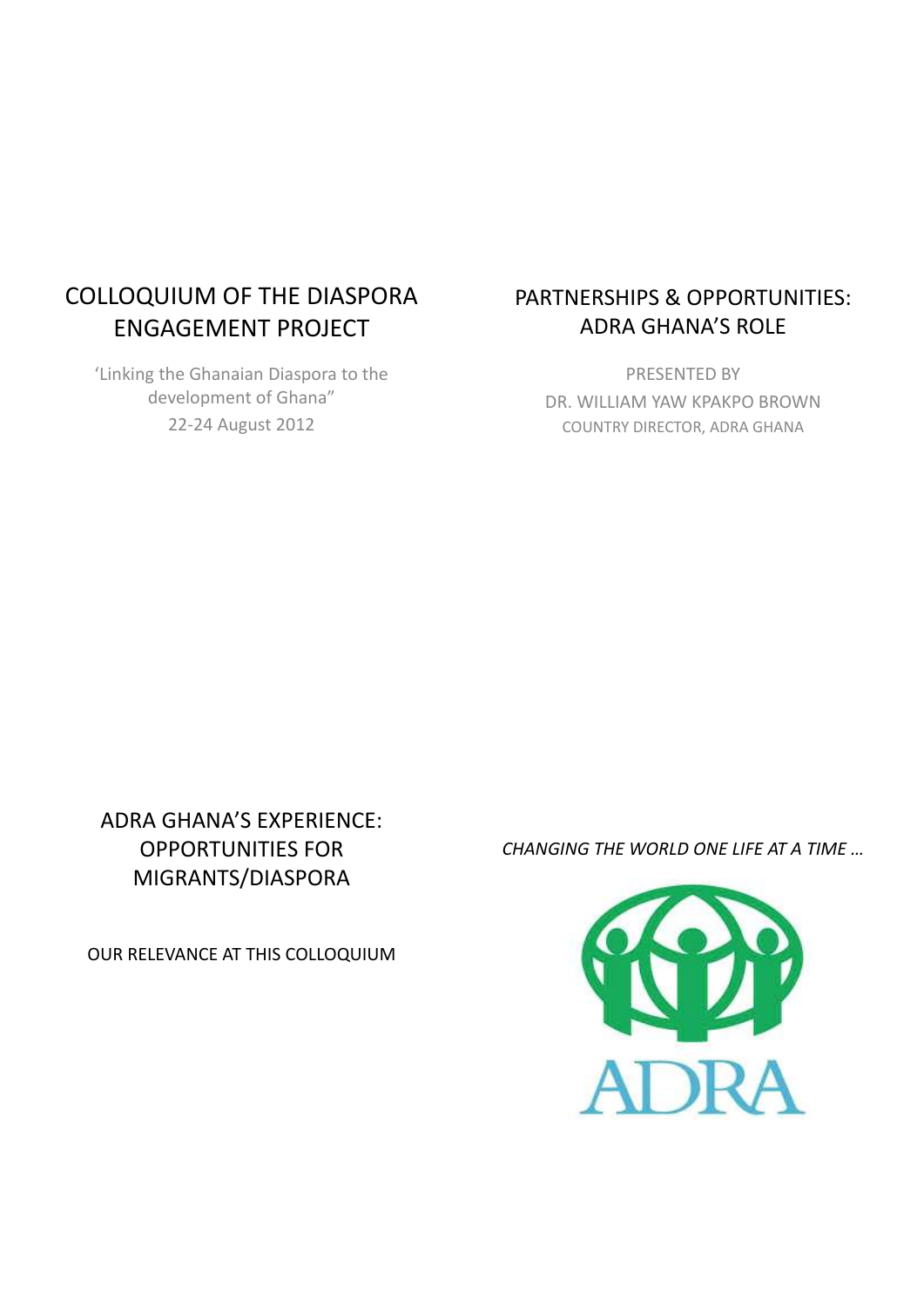# **OUTLINE**

- INTRODUCTION
- ADRA GHANA'S EXPERIENCE WITH MIGRANTS
- ADRA GHANA'S PORTFOLIOS AND EXPERIENCE
- OPPORTUNITIES FOR INVESTMENT FOOD SECURITY & VALUE ADDITION
- REFLECTIONS & CHALLENGES
- CONCLUSIONS

## ADRA Ghana

### **Identity**

• The Adventist Development and Relief Agency (ADRA) is a Global Humanitarian Organisation of the Seventh-day Adventist Church that demonstrates God's Love and Compassion.

### **Mission**

• ADRA works with people in poverty and distress to create just and positive change through empowering partnership and responsible action.

## ADRA Ghana ..

### **Vision**

• ADRA is a professional, learning and efficient network that embodies integrity and transparency. ADRA reaches across boundaries empowering and speaking out for the at-risk and forgotten to achieve measurable, documented and durable changes in lives and society.

# ADRA Ghana…

- Network of 120 ADRA country offices -
- Worked in all 10 Regions of Ghana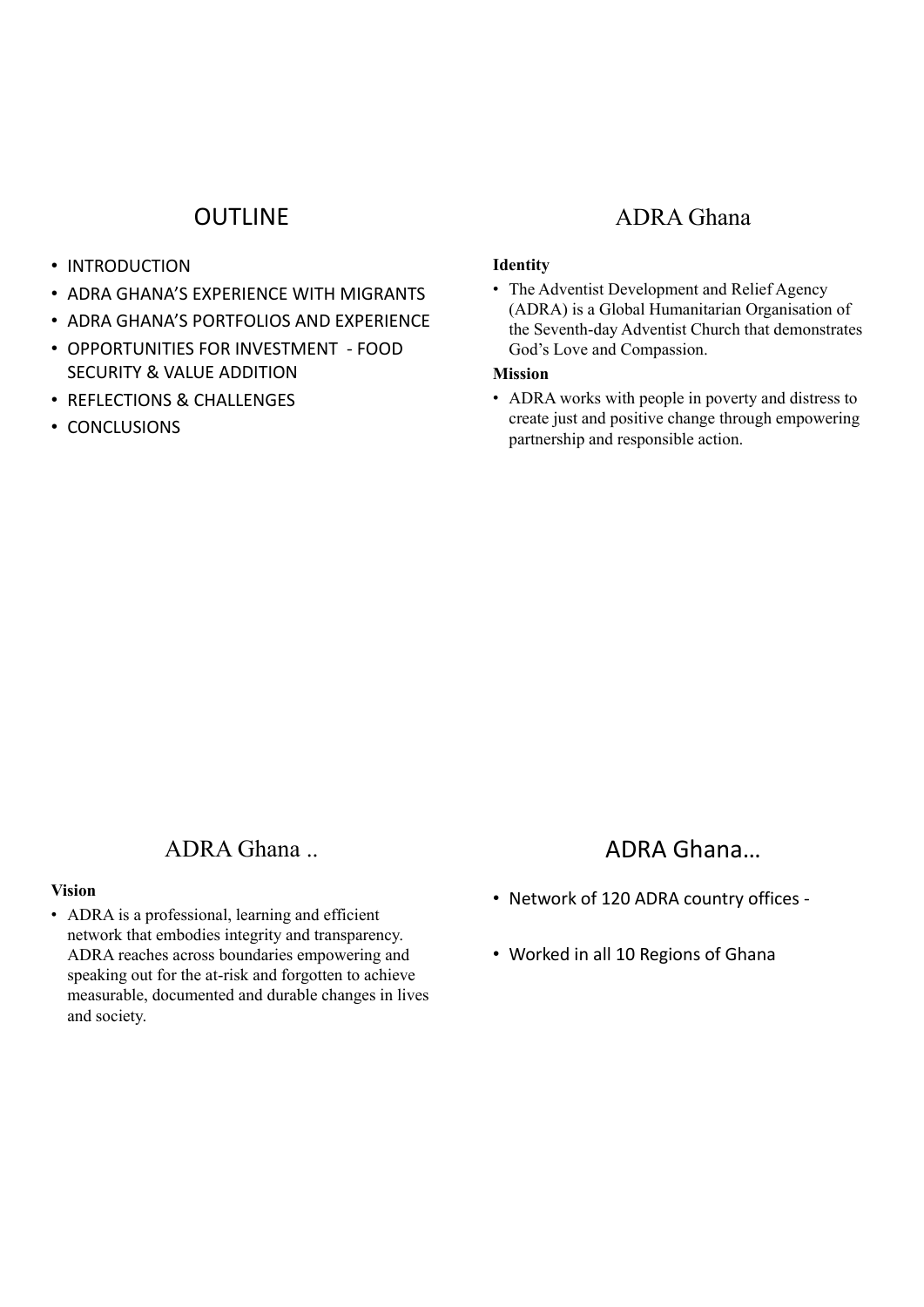## ADRA Ghana – Experience with Migrants

- Started in 1983
- Seventh-day Adventist Welfare Services (SAWS)
- Antecedents Drought, Bushfires, Famine, Deportation Of Ghanaians
- In 1985, became ADRA Ghana (Relief Development continuum)



# DEVELOPMENT CONTINUUM

- EMPOWERING PEOPLE TO TAKE CHARGE OF THEIR LIVES
- ASSIST THEM TO RELEASE THEIR POTENTIALS FOR MEANINGFUL ENGAGEMENT
- SELF-RELIANCE IN PLACE OF DEPENDENCY
- •

# **Core Portfolios**

- Food Security Agriculture & Natural Resource Management – Nutrition, Water and Sanitation
- Primary Health Malaria, HIV & AIDS, etc.
- Education
- Economic Empowerment MICRO FINANCE
- Relief-Disaster Response



# SNAPSHOT OF FOOD SECURITY PROJECTS

- FOOD SECURITY:
- PL 480 TITLE FOOD SECURITY PROJECT – 1996-2007 - 30,000 FARMER HOUSEHOLDS
- $MIDA- MCC 600 FBOs$ 30,000 farmer households- 2008-2012
- EC-ADRA NORTHERN GHANA FOOD SECURITY RESILIENCE PROJECT – 10,000 farmer households

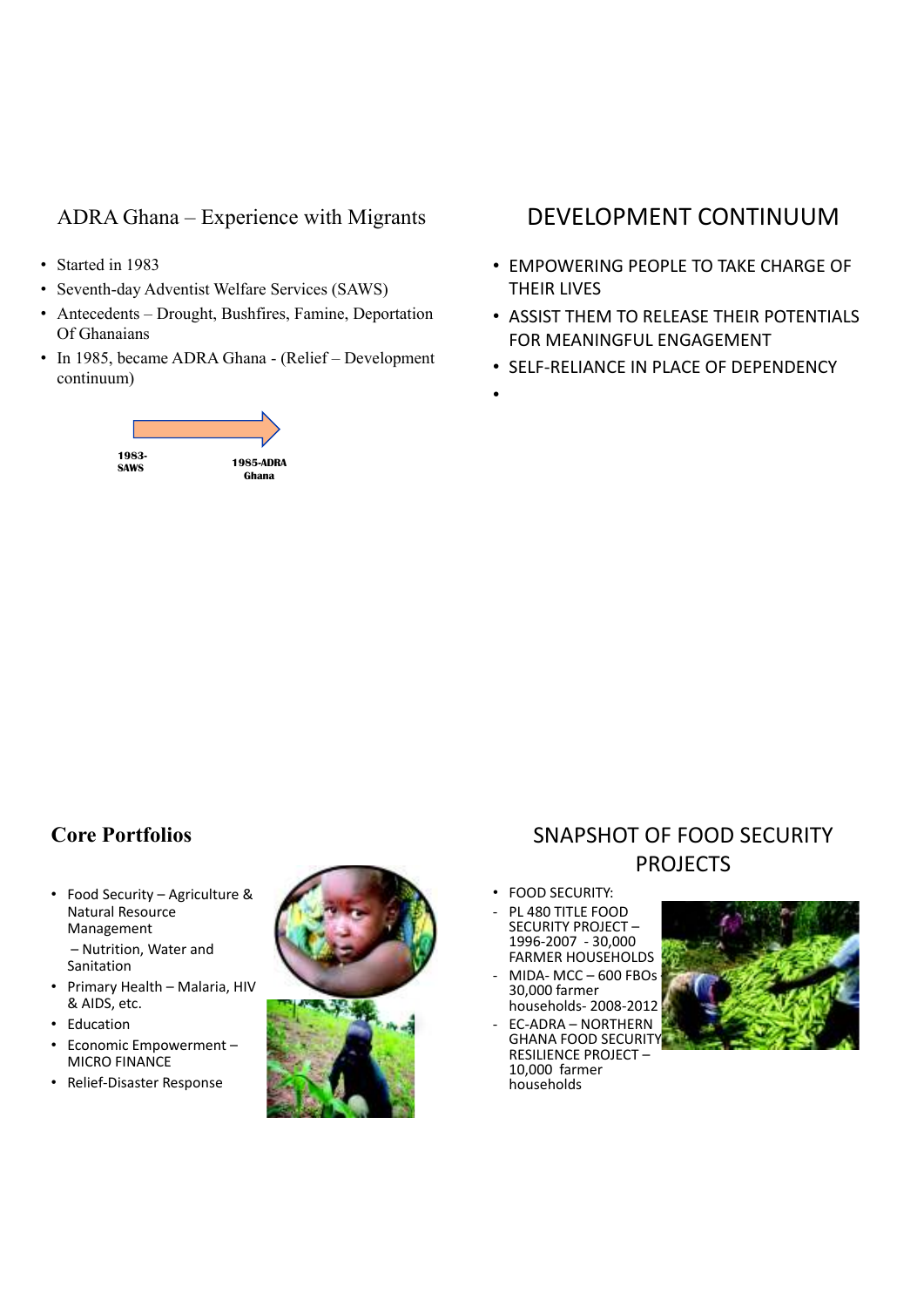# SOYBEAN PROMOTION







# CITRUS PROMOTION MANGO PROMOTION – MANGO BELT

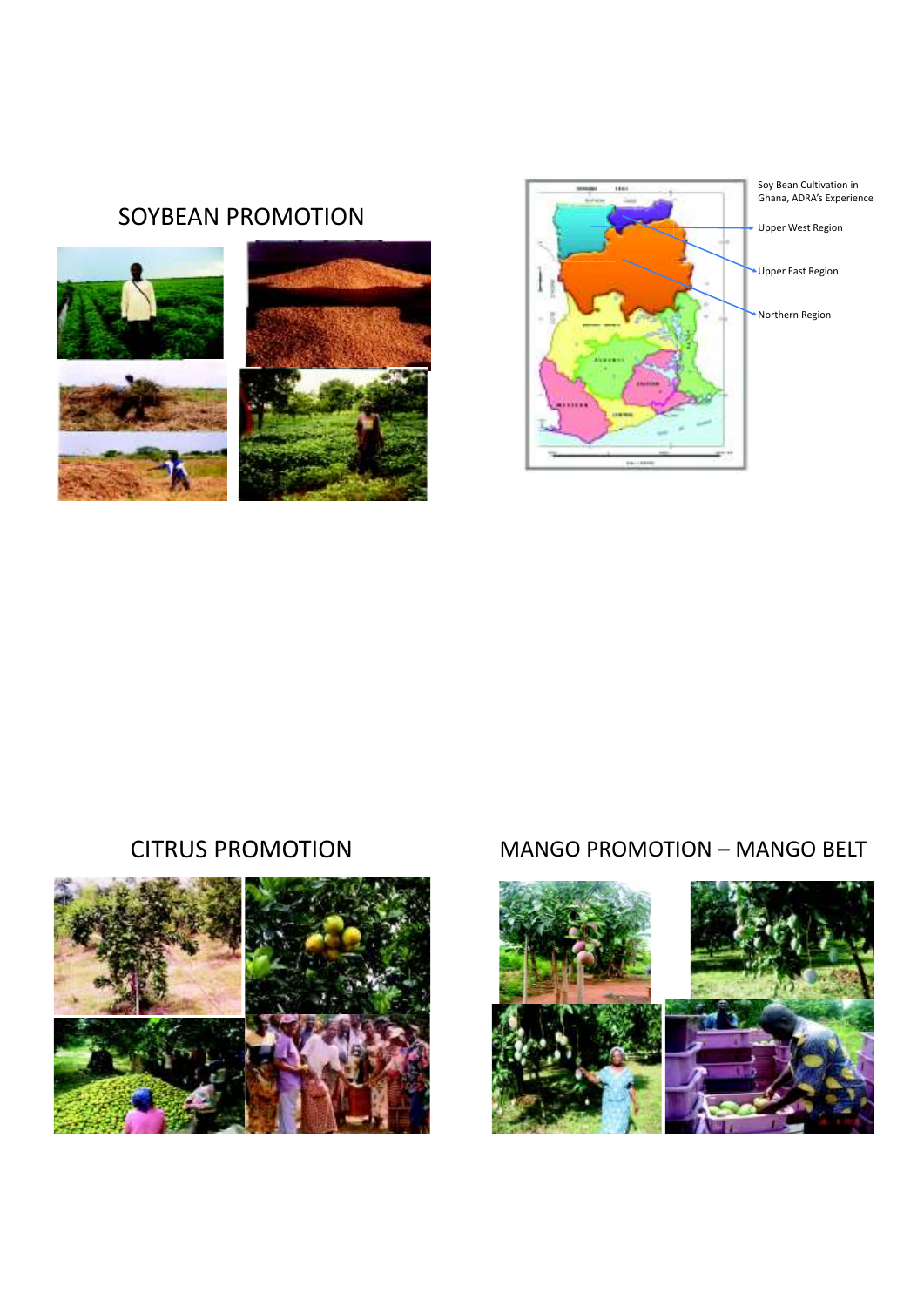# MANGO

- MANGO BELT IN THE SOMANYA AREA
- BRONG AHAFO
- NORTHERN SECTOR BEST SUITED QUALITY MANGOES



# EXPORTABLE MANGO





# National Best Mango Farmer, 2010 CASHEW PROMOTION



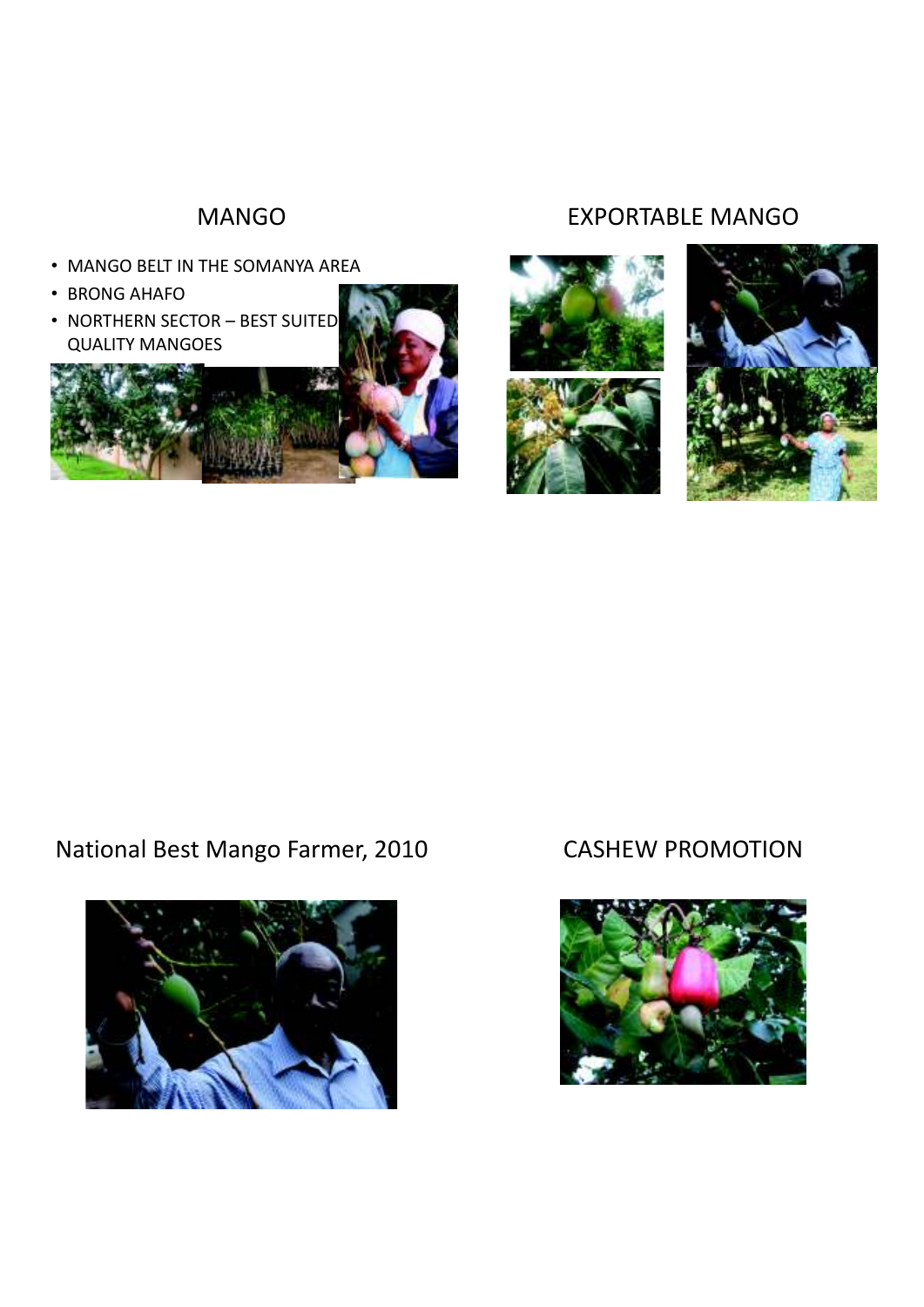# CASHEW

- BRONG AHAFO
- CENTRAL REGION
- NORTHERN SECTOR





# WOODLOT: Preserving the Environment & Making money



WOODLOT CULTIVATION – FOR BOTH INCOME & ENVIRONMENTAL PRESERVATION



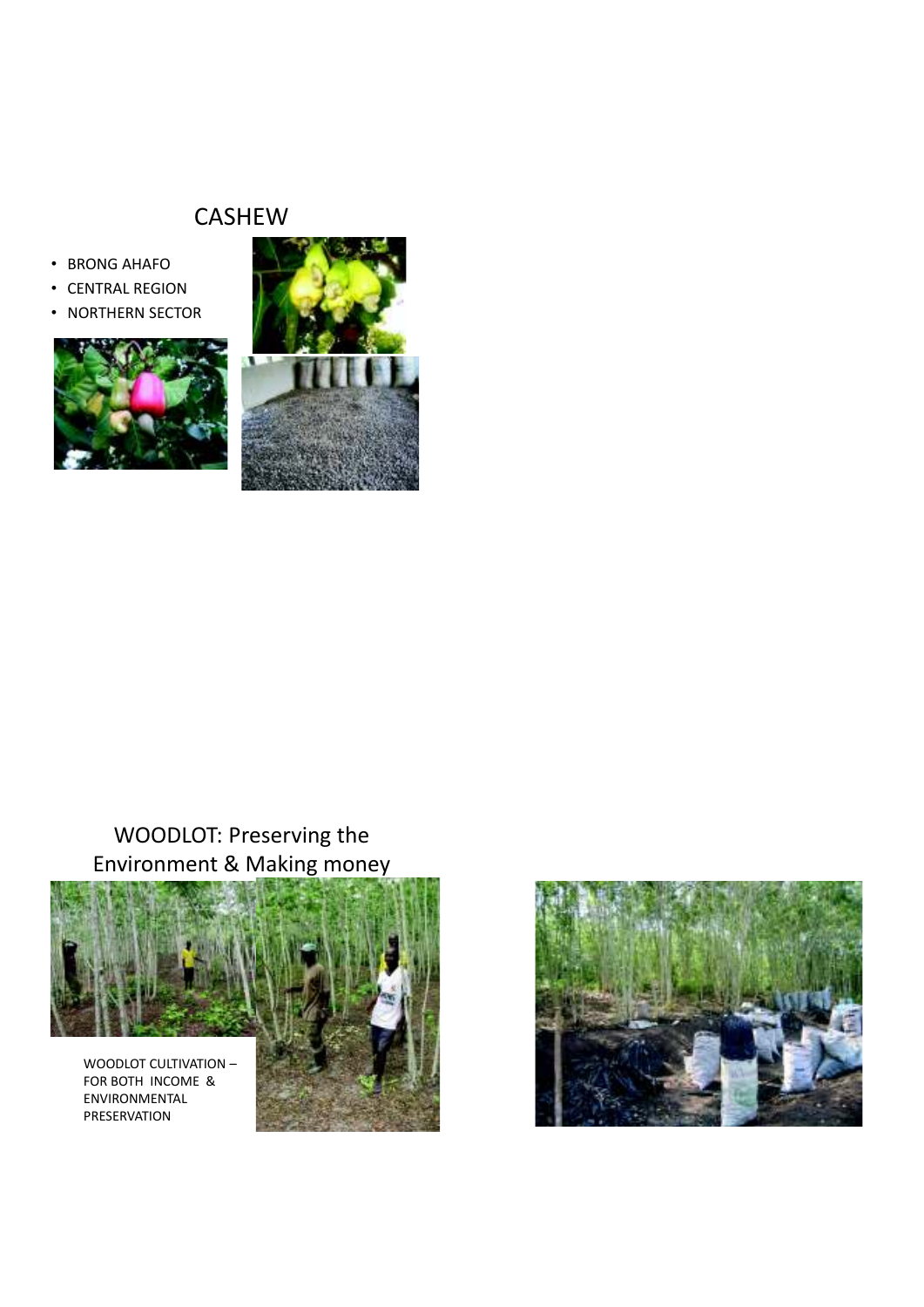# EC –ADRA NGFSRP





HARVEST TIME –EFFORT NOT IN VAIN

EVEN THE BLIND CAN BE VERY RESOURCEFUL



# DRY SEASON FARMING – AFRAM PLAINS



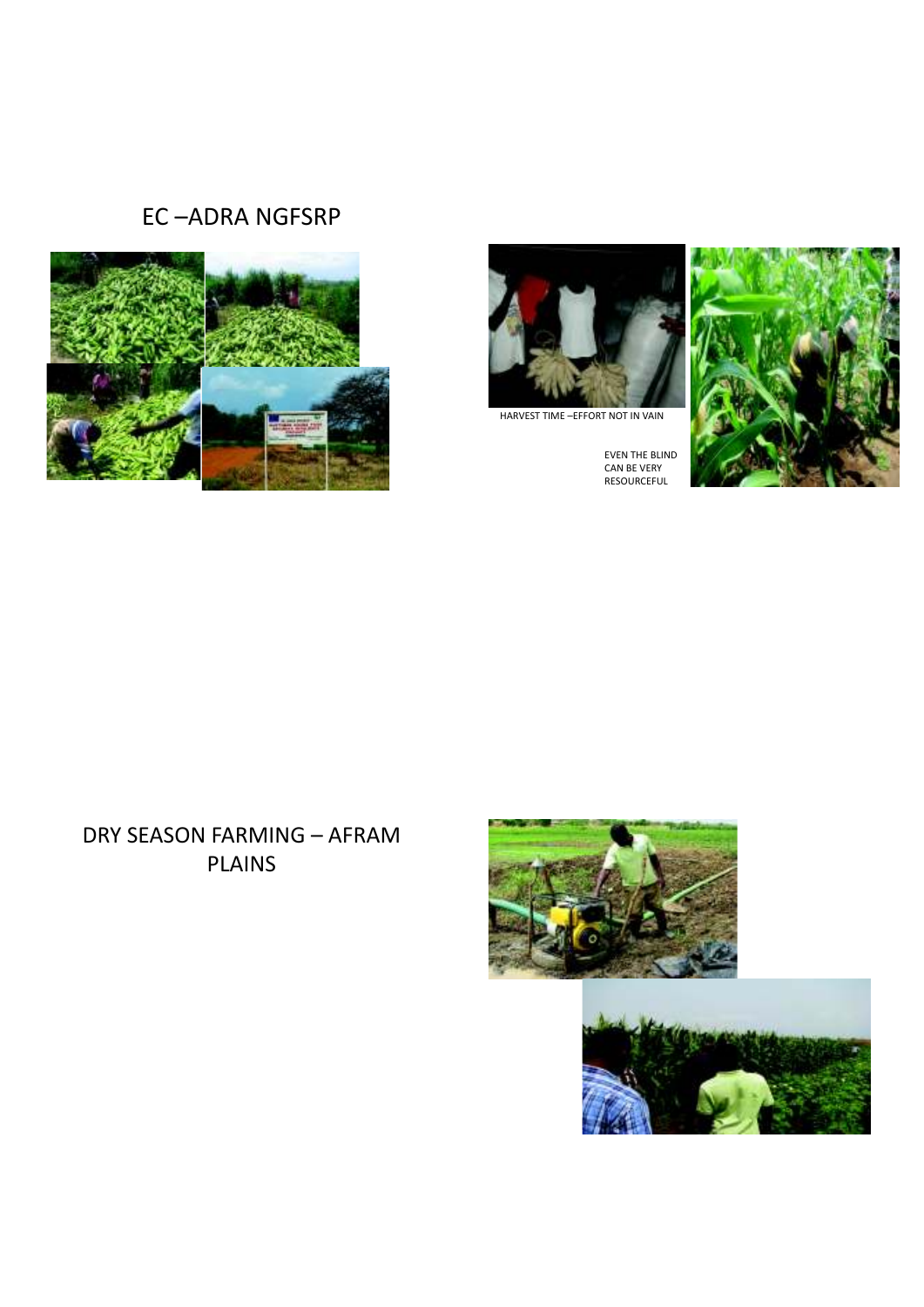# DRY SEASON FARMING MIDA PROJECT



- 2008-2012
- COMMERCIALIZATION OF AGRICULTURE

# VALUE CHAIN CROPS AND ASSOCIATIONS

- CASSAVA
- PLANTAIN
- MAIZE
- VEGETABLES PEPPER, OKRA, GARDEN EGGS
- LEGUMES COWPEAS
- YAM

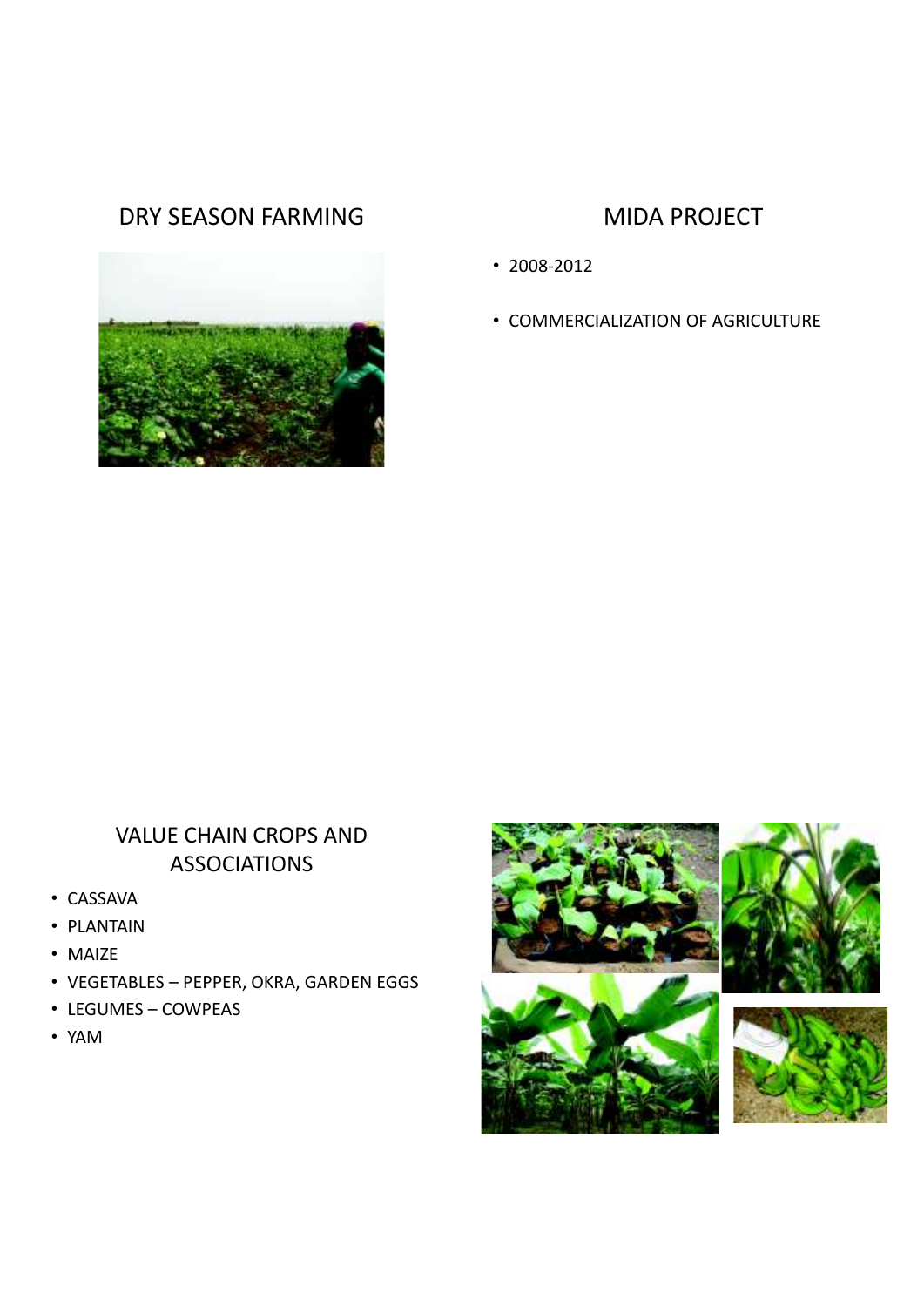

Harvested plantains from Yen Ambedi Agoro Farmers Association, Fanteakwa district, awaiting collection by plantain exporters, October 2011



Harvested onions of Sunkwa Vegetable Farmers Association being sorted for market

Irrigated Onionfield of Sunkwa Vegetable Farmers Association at Mpaem, Fanteakwa district





Loading fresh pepper purchased from the Akwaseho FBOs in the Kwahu South District

## OUTCOMES OF OUR COLLABORATIONS

- CITRUS PROCESSING PLANTS – PINORA
	- FRUITILAND
- CASHEW PROCESSING PLANT
- SOYBEAN PROCESSING FACTORIES – GHANA NUTS,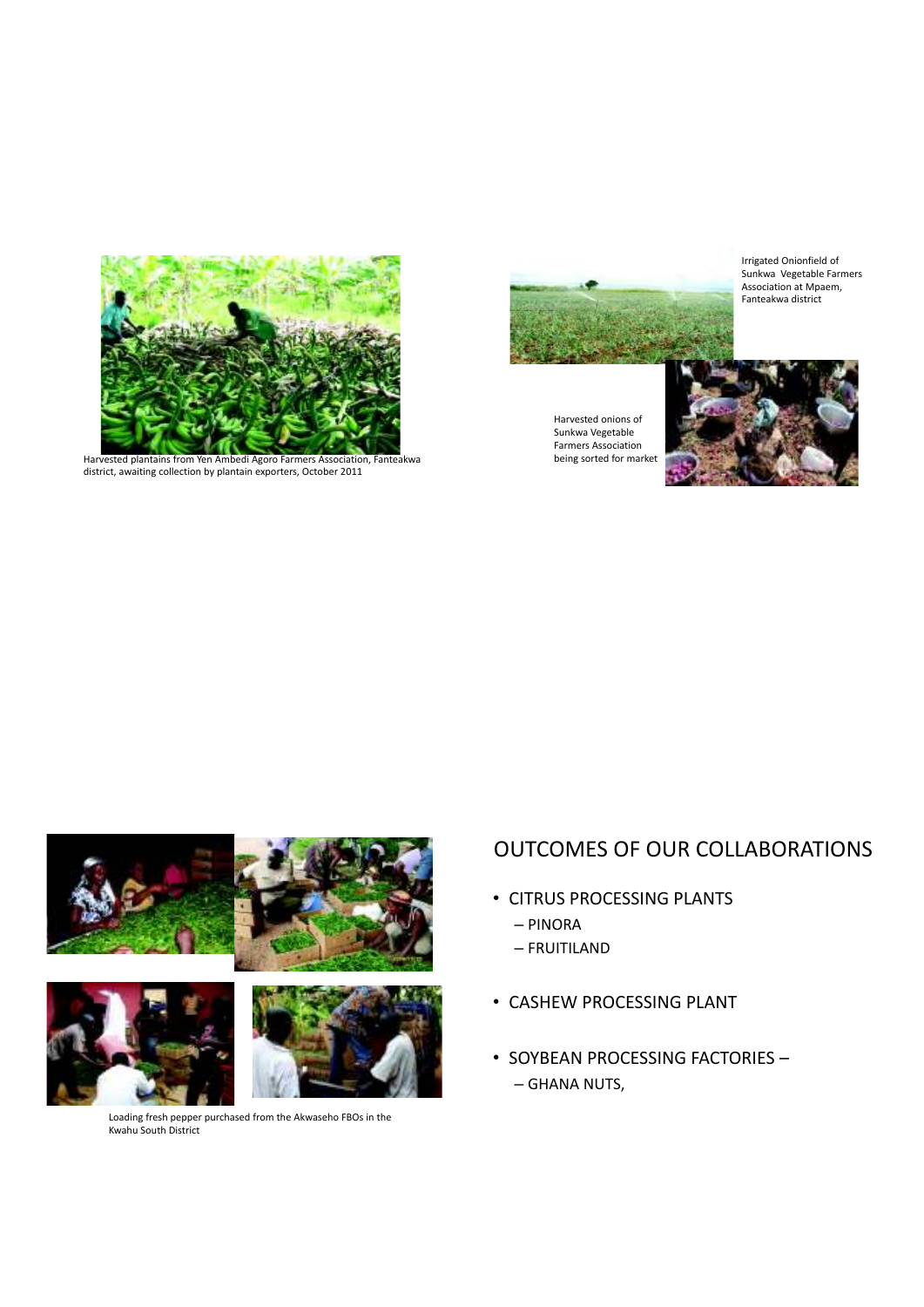# OPPORTUNITIES FOR COLLABORATION **EXAMPLES FOR COLLABORATION**<br> **& INVESTMENT**

- GHANA A nation blessed with all kinds of resources – NOT TO BE POOR
- INTERESTING CLIMATIC ZONES
	- SAVANNA (NORTHERN SAVANNA)
	- TRANSITION
	- FOREST
	- COASTAL SAVANNA

# MAP OF THE ECOLOGICAL ZONES



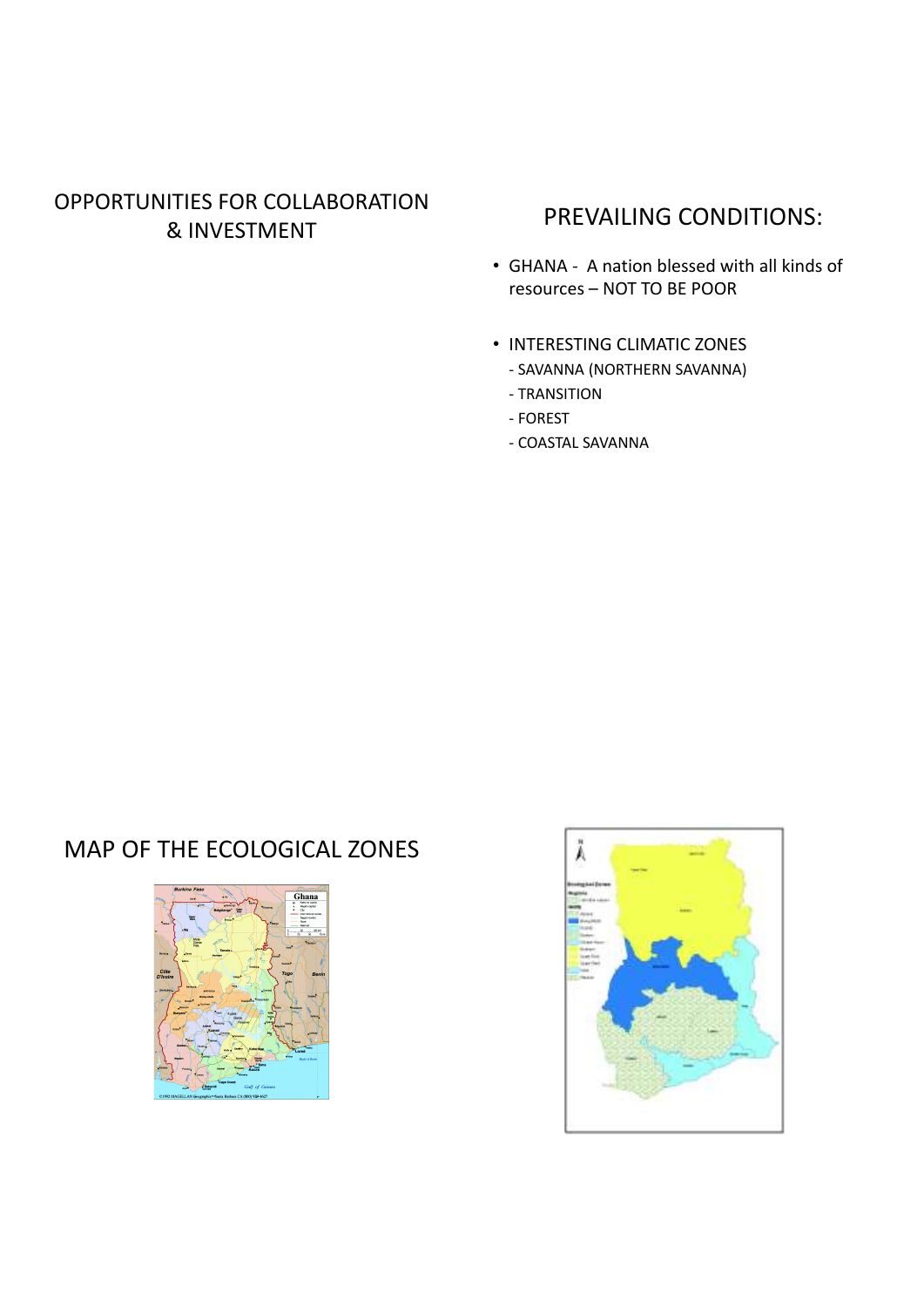# ECOLOGICAL ZONES & UNIQUE **OPPORTUNITIES**

- NORTHERN SAVANNA Mango, Cashew, Soybean, Tomato, Yams, Rice, Maize, Millet, Guinea Fowls, Sesame seeds, shea nuts, etc
- TRANSITION Mango, Cashew, Yams, Cassava, Cowpea, Maize, etc
- FOREST Citrus, Oil Palm, Cocoa, Plantain, Cassava, Cowpea, etc.
- COASTAL SAVANNA Cashew, Mango, Soybean, Vegetables

# FOOD SECURITY

- A. PRODUCTION
	- MANGO, CITRUS, CASHEW, OIL PALM,
	- YAMS, SOYBEAN, COWPEAS, PEPPER AND OTHER **VEGETABLES**
	- CROP LIVESTOCK
- A. VALUE ADDITION PROCESSING - A big industry
- A. MARKETING

# **CHALLENGES**

- MECHANIZED FARMING
- RAINFED AGRICULTRUE IRRIGATION
- PROBLEMS WITH GLUT

# EDAIF-ADRA MANGO PROJECT

- ADRA SIGNED AN AGREEMENT WITH EDAIF ON MANGO PROMOTION - 21ST AUGUST 2012
- Reported in:
	- Ghanaian Times of 22nd August 2012
	- Business and Financial Times of 22<sup>nd</sup> August 2012